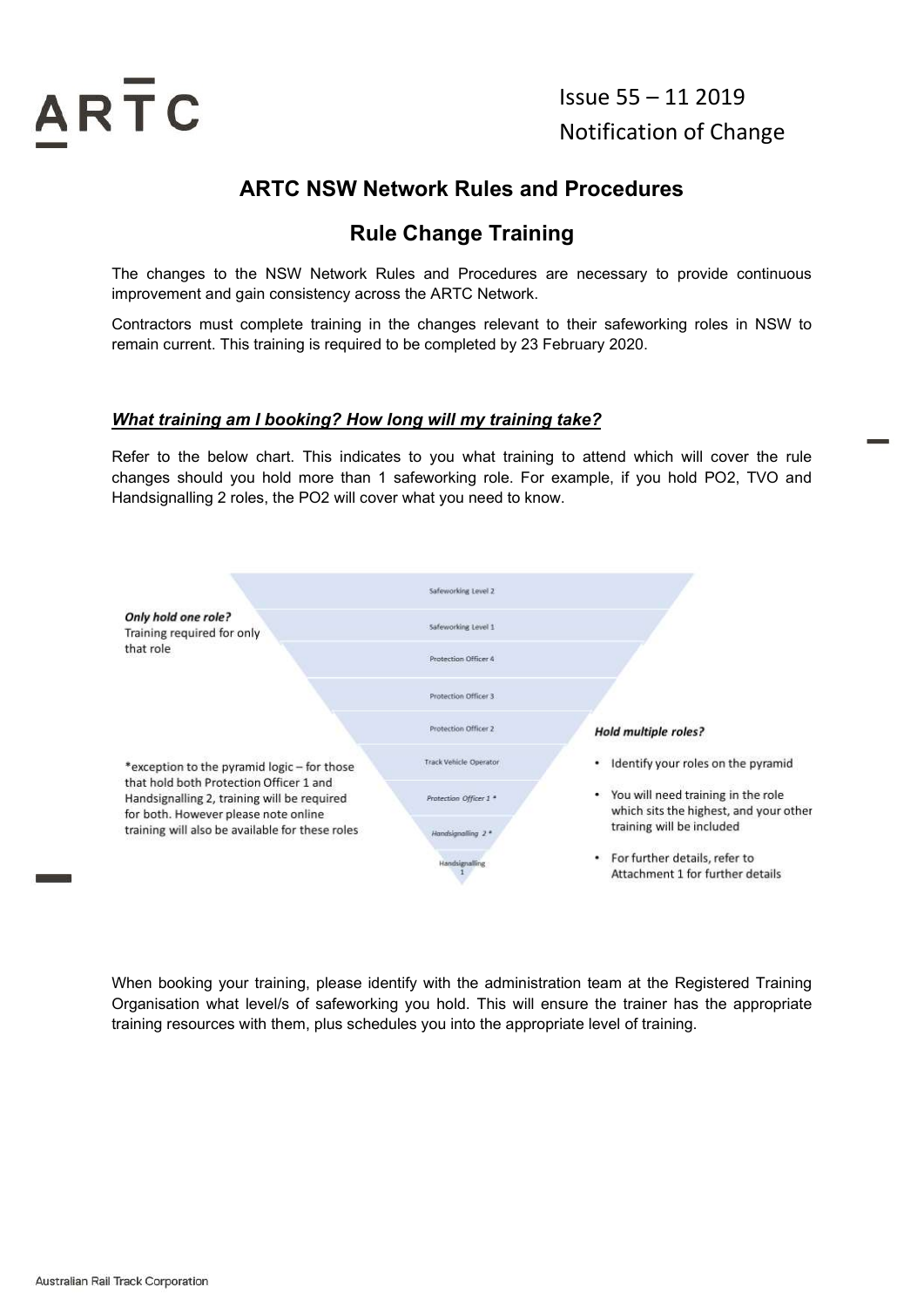

#### Who can deliver my training for me?

To book your workshop, please contact one of the below approved ARTC Registered Training Organisations (RTO's) to arrange:

| <b>The Instruction Company</b>         | <b>CERT</b>                         |
|----------------------------------------|-------------------------------------|
| • Phone: (02) 6924 1679                | • Phone: 02 4088 2330               |
| • Email: Office@instructionco.com.au   | • E-mail: NSWadmin@cert.edu.au      |
| Aakira / Training Ahead                | <b>Accell</b>                       |
| • Phone: 1300 355 900                  | • Phone: (07) 5445 7998             |
| • Email: bookings@trainingahead.com.au | Email: lee.walters@accell.com.au    |
| <b>Australian Testing Services</b>     | <b>Go Train</b>                     |
| • Phone: 1300 772 728                  | • Phone: (02) 4355 4595             |
| · Email: courses@atsrto.com.au         | Email: reception@gotrain.com.au     |
| <b>Railtrain</b>                       | <b>Southern Cross Rail Training</b> |
| • Phone: 0409 969 216                  | • Phone: (02) 9708 5980             |
| • Email: mal@railtrain.com.au          | Email: reception@scrt.com.au        |
| Swetha                                 |                                     |
| • Phone: 1300 793 842                  |                                     |
| • Email: manisha@swetha.com.au         |                                     |

Your training can be booked in any time from now.

#### Do I have other options for training?

Yes, online training will also be an option for certain roles. From the 2<sup>nd</sup> December, a link to the online courseware will be available through https://www.artc.com.au/work/contractors/rswc/safeworking/

Online training will be available for:

Handsignalling 1

Handsignalling 2 (also covers Handsignalling 1)

Protection Officer 1

Protection Officer 2

Track Vehicle Operator

Combined PO2, Handsignalling 1 and TVO

Combined PO2 and TVO

You will be able to set up your own log in details once the link becomes available.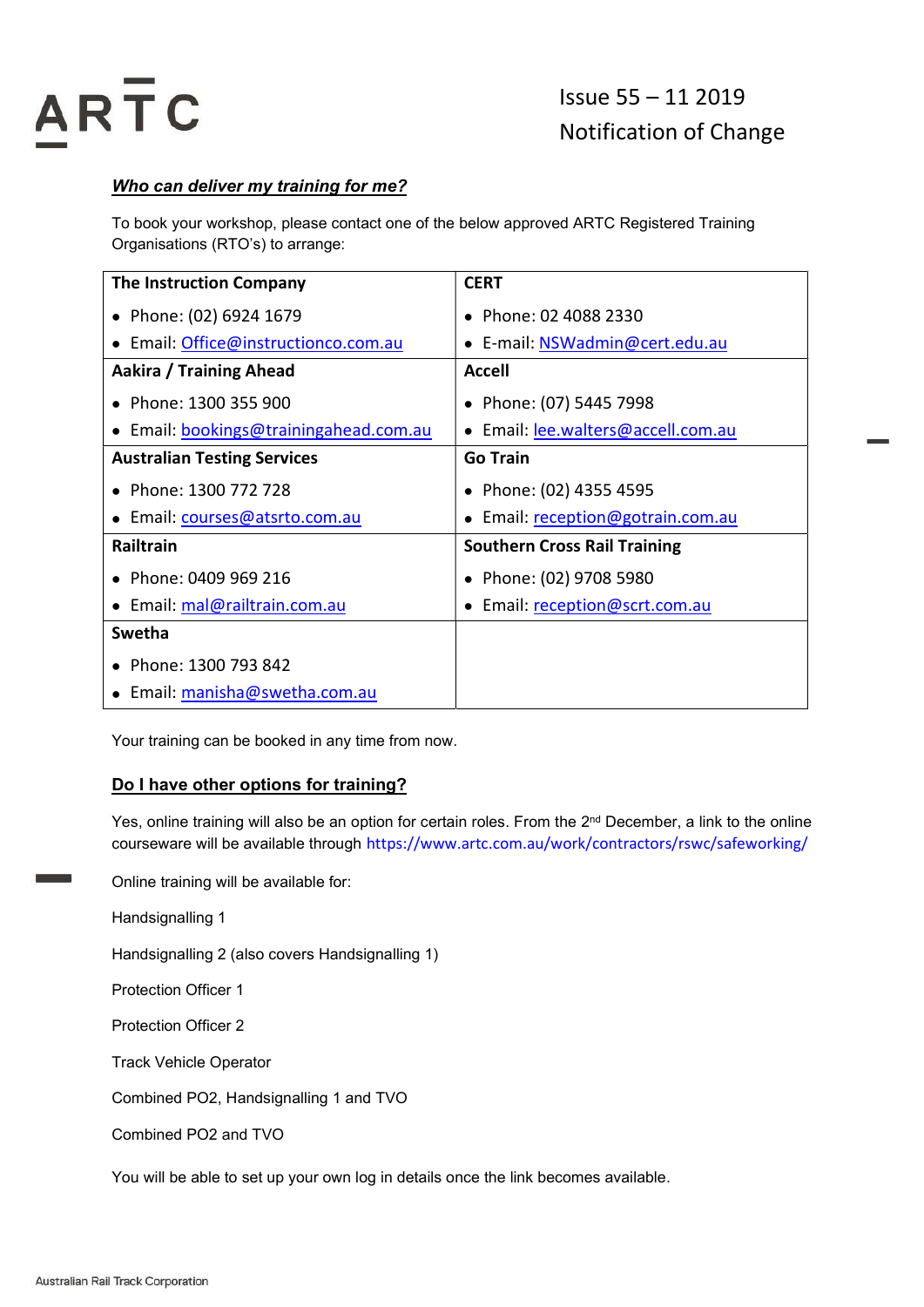

#### Is there a cost involved?

Yes. Contractors will need to pay costs to cover trainers and venues. Costs associated with workshops have been capped and further details will be provided by the Registered Training Organisations (RTO's) tasked with delivering the content of changes.

If the online option is preferred, a cost of \$100 per online module will be required. Please ensure you review the pyramid above, plus the list of online modules available to identify which one you need.

#### What happens after my training is complete?

The Registered Training Organisation will issue you with a certificate of completion. A competency has been established in the Rail Industry Worker system, and the RTO will manage the upload of your certificate to this competency. If your preference is to have your RIW employer administrator upload this, the competency will be available at the national level under "ARTC Network Rules and Procedures – Rule Change 2020"

Should you undertake the online option, the RTO can upload the final result to your profile in Rail Industry Worker, or alternatively your employer administrator has the ability to upload this certification on your behalf

#### What if I am due to have a recertification of my NSW Safeworking competencies between now and February 23rd 2020? Will I need to undertake both a recertification and rule change training?

For ARTC NSW Safeworking roles, if your recertification date falls between now and 23rd February, a 6 month extension has been granted. This change will be reflected in your Rail Industry Worker profile.

Ensure you check your Rail Industry Worker profile, if you have a revised recertification date for your NSW safeworking role/s

#### What if I am scheduled to attend theory training or a competency assessment in an ARTC NSW Safeworking role between now and 23 February?

Please speak with the Registered Training Organisation about your options.

#### What do I need to do next?

Contact a Registered Training Organisation to arrange a training session or complete the online training module applicable to your safeworking role/s. Your training needs to be complete before the 23<sup>rd</sup> February, with evidence of completion in your RIW profile, to ensure your role remains valid in the RIW system.

NSW Safeworking Rule Change Training